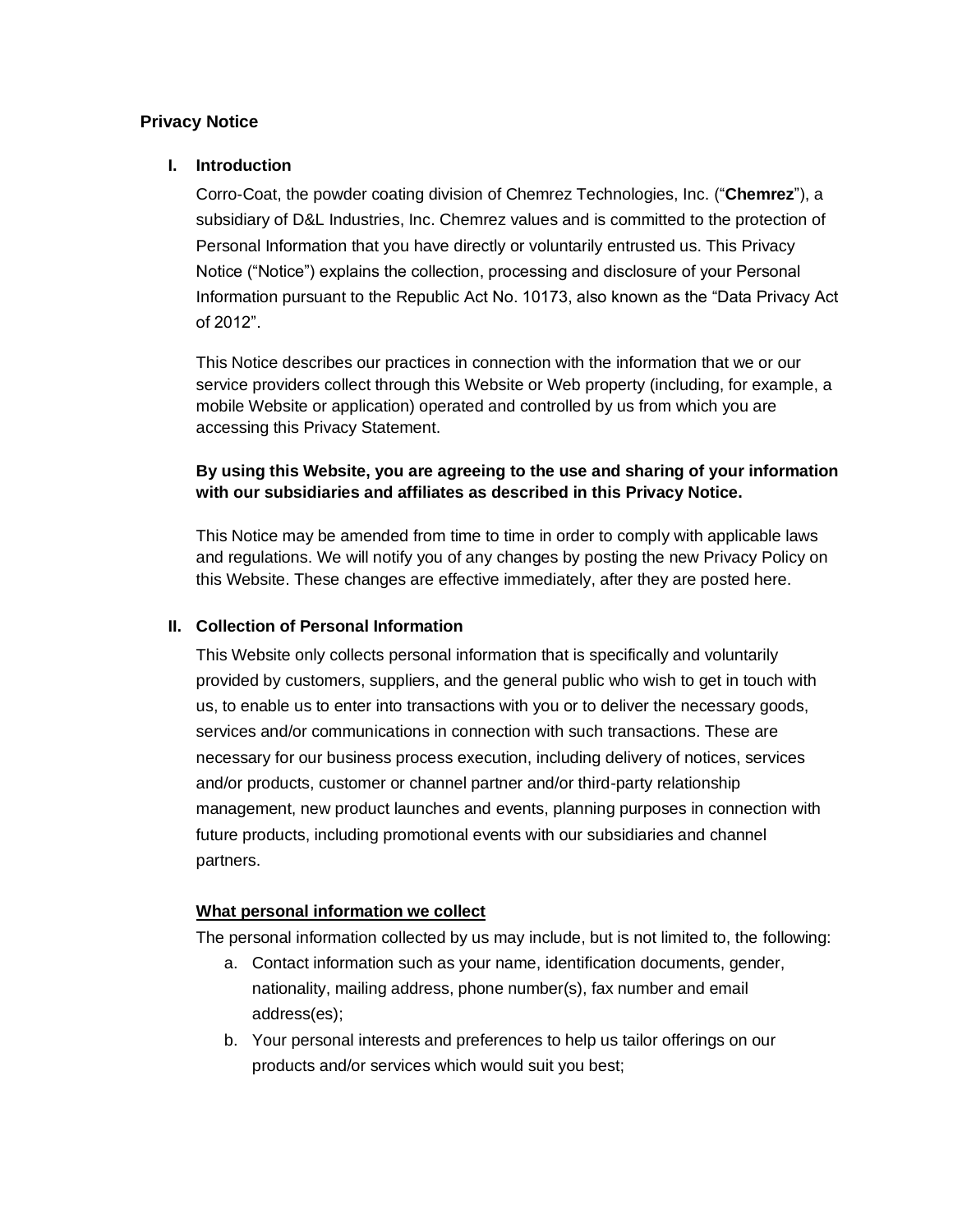- c. Online and electronic interactions with us, including Chemrez websites, Chemrez applications, or Chemrez branded pages on third-party social networks (e.g. Facebook);
- d. Information you provide us regarding your marketing preferences; and/or
- e. CCTV or camera visual recordings when you visit our office premises or participate in any of our events.

We do not usually seek sensitive information (e.g., data relating to race or ethnic origin, religious beliefs, criminal record, physical or mental health, or sexual orientation) from visitors. We will, where necessary, obtain your explicit consent to collect and use of such information.

## **When and how we collect your personal information**

We may collect personal information directly from you when you:

- a. Communicate with us through our digital platforms (e.g. websites, mobile applications, social media pages) or by calling us;
- b. Participate in any of our surveys or promotional offers;
- c. Respond to any marketing materials we send out;
- d. Commence a business relationship with us (applicable to channel partner or third-party vendors);
- e. Visit our offices;
- f. Submit a job application;
- g. Provide information in relation to inquiries, requests, complaints and/or feedback.

Other than personal information obtained from you directly (as detailed above), we may also obtain your personal information from third parties we deal with or who relate to you and from such other sources where you have given your consent for the disclosure of information relating to you, and/or where otherwise lawfully permitted.

# **Purpose of collecting your personal information**

The information we collected will be processed for the following purposes as applicable:

- a. Providing customer care and enhancing customer satisfaction, including but not limited to, resolving complaints, dealing with and/or responding to requests and inquiries;
- b. To keep you informed of promotions, discounts, and/or events;
- c. To establish and better manage any business relationship we have with you;
- d. To enhance our products and services;
- e. For internal record keeping, including but not limited to administration, processing, and matching any Personal Information held which relates to you for any of the purposes listed herein;
- f. Conducting marketing and customer profiling activities in connection with our services and related products
- g. For recruitment purposes;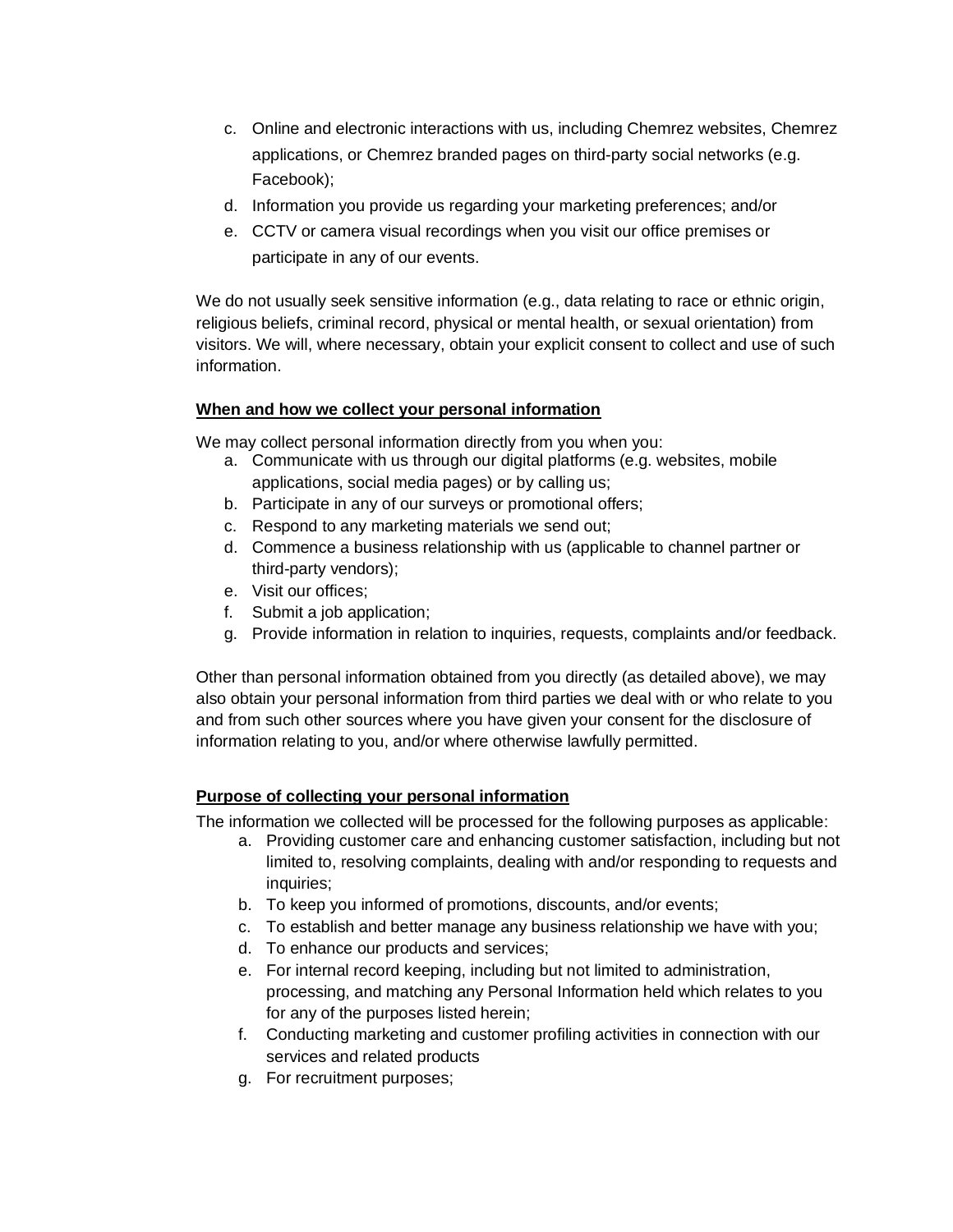- h. For information and security purposes, including but not limited to managing and administrating e-mail, handling and investigating any security related issue, vulnerability, and/or incidents;
- i. To comply with legal and regulatory requirements or obligations; and
- j. To perform such other processing or disclosure that may be required under law or regulations.

## **III. Disclosure to Third Parties**

If and when necessary, your Personal Information may be disclosed to the following third parties:

- a. Authorized agents, contractors and third-party service providers who provide services to Chemrez for any of the Purposes mentioned above;
- b. External professional advisors and auditors;
- c. Governmental departments and authorities; and/or
- d. Any affiliated companies of Chemrez Technologies, Inc.

## **IV. Log information, cookies and web beacons**

When you navigate this website, depending on your settings, we may collect standard internet log information including your IP address, browser type and language, access times, images and other log information related to your activities performed in accessing our websites. To ensure that this Website is well managed and to facilitate improved navigation, we or our service providers may also use cookies (small text files stored in a user's browser) or Web beacons (electronic images that allow this Website to count visitors who have accessed a particular page and to access certain cookies) to collect aggregate data.

Use the options in your web browser if you do not wish to receive cookie(s) or if you wish to set your browser to notify you when you receive cookie(s). Click on the "Help" section of your browser to learn how to change your cookie preferences. If you disable all cookies, you may not be able to take advantage of all the features of this website.

#### **V. Security of Personal Information**

We will take all reasonable steps to protect the personal information we hold from loss, misuse, modification, unauthorized or accidental access or disclosure, alteration or destruction.

We will not keep personal information for longer than is necessary and will take reasonable steps to destroy or permanently de-identify personal information.